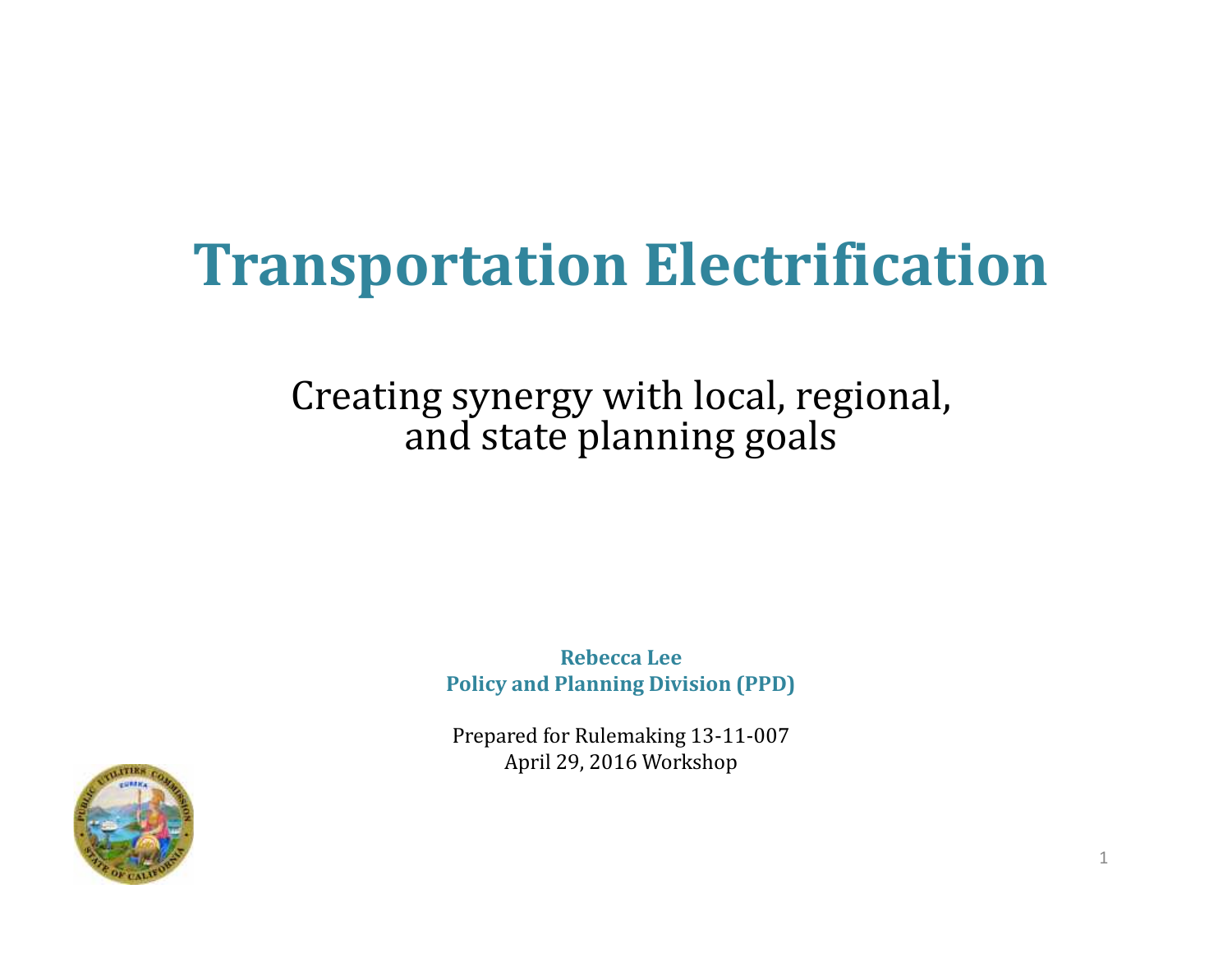## **Scope of Forthcoming Whitepaper**

**Purpose:** Explore how utility and transportation planning can align on the local, regional, and statewide levels to promote widespread transportation electrification and its associated benefits

#### **Information of interest:**

- $\checkmark$  Major sources of transportation funding
- $\checkmark$  Criteria used to allocate revenue
- $\checkmark$  Processes that could consider electrification projects
- $\checkmark$  How utilities' electrification programs can better accommodate or complement regional needs

#### **Basic premise:**

CPUC is not alone in promoting transportation electrification and could work with other agencies to establish a framework for coordinated local regional, and state-level efforts to address barriers and leverage funding.

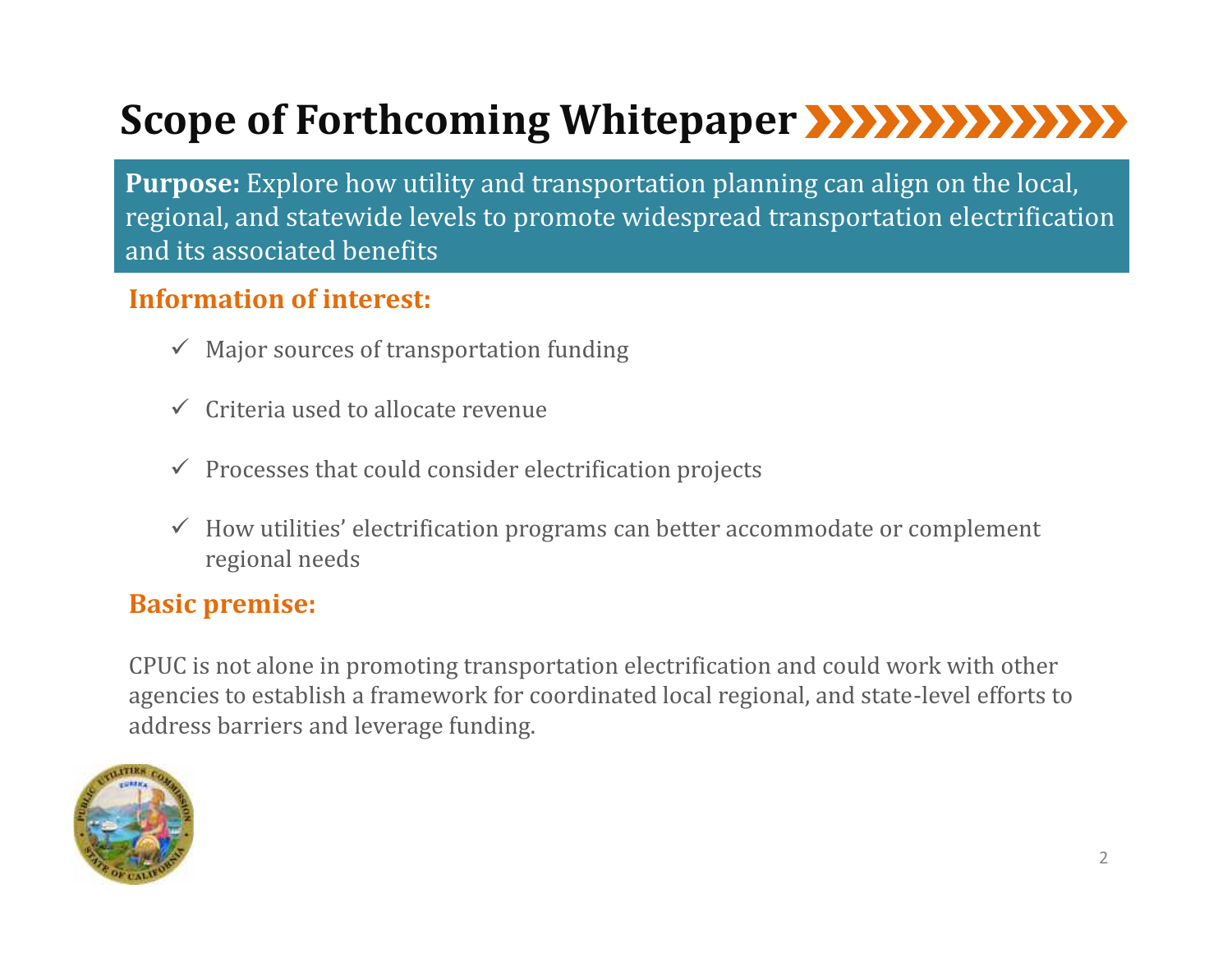## **Methodology**

- $\checkmark$  Identified non-ratepayer transportation funding sources and planning authority processes that could support transportation electrification
- $\checkmark$  Assessed local and regional agencies' preferred strategies to reduce transportation emissions
- $\checkmark$  Reviewed pilot reports and Regional EV Readiness Plans.
- $\checkmark$  Interview transportation experts within local, regional, and state planning agencies

#### From a transportation planner's perspective, reducing GHG involves:

- 1. Promoting fuel efficiency or fuel-switching
- 2. Reducing overall vehicle miles traveled
- 3. Capacity and operations management

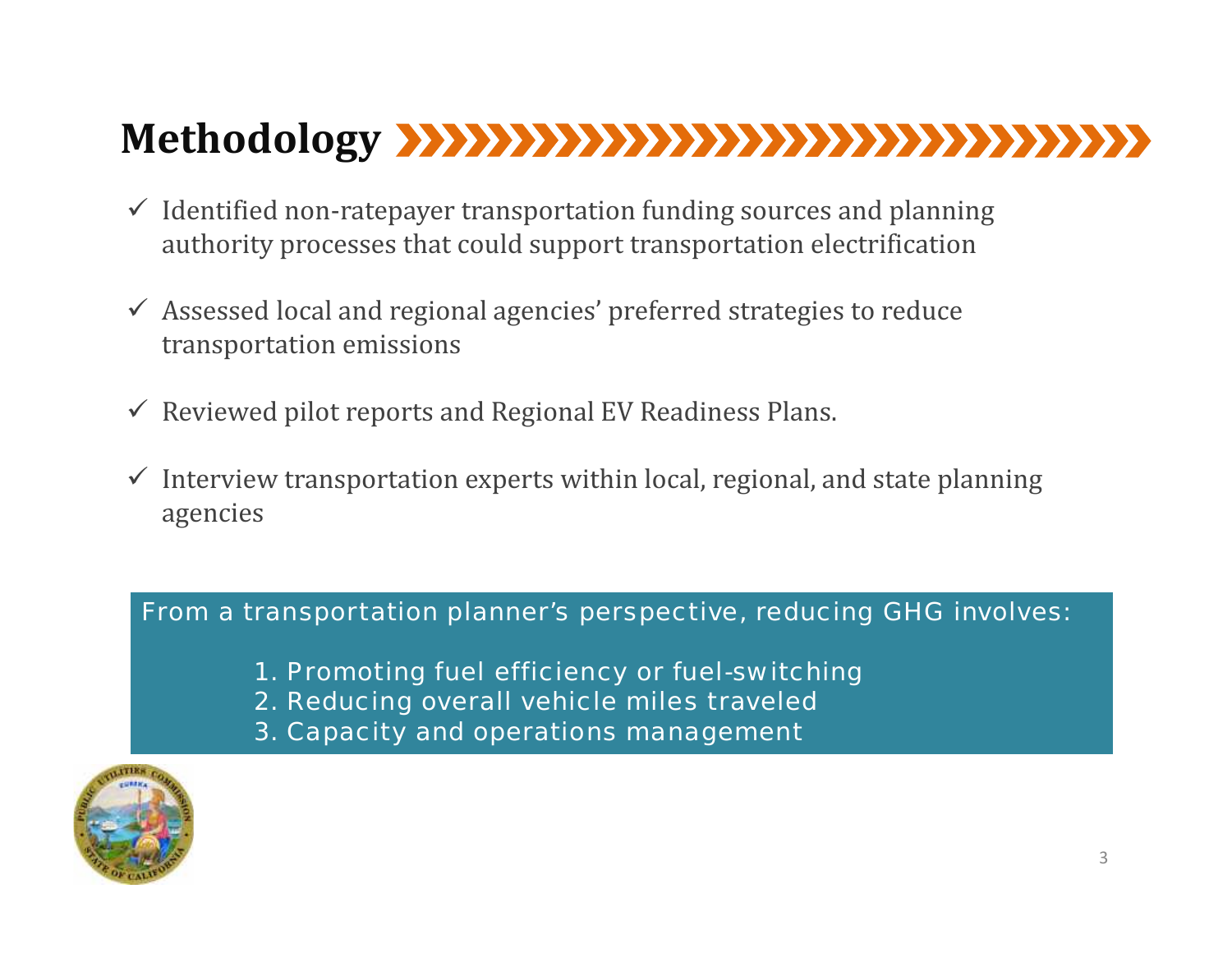### **Ecosystem of Transportation Planning Jurisdictions**

#### MAP-21/U.S. Department of Transportation Funds

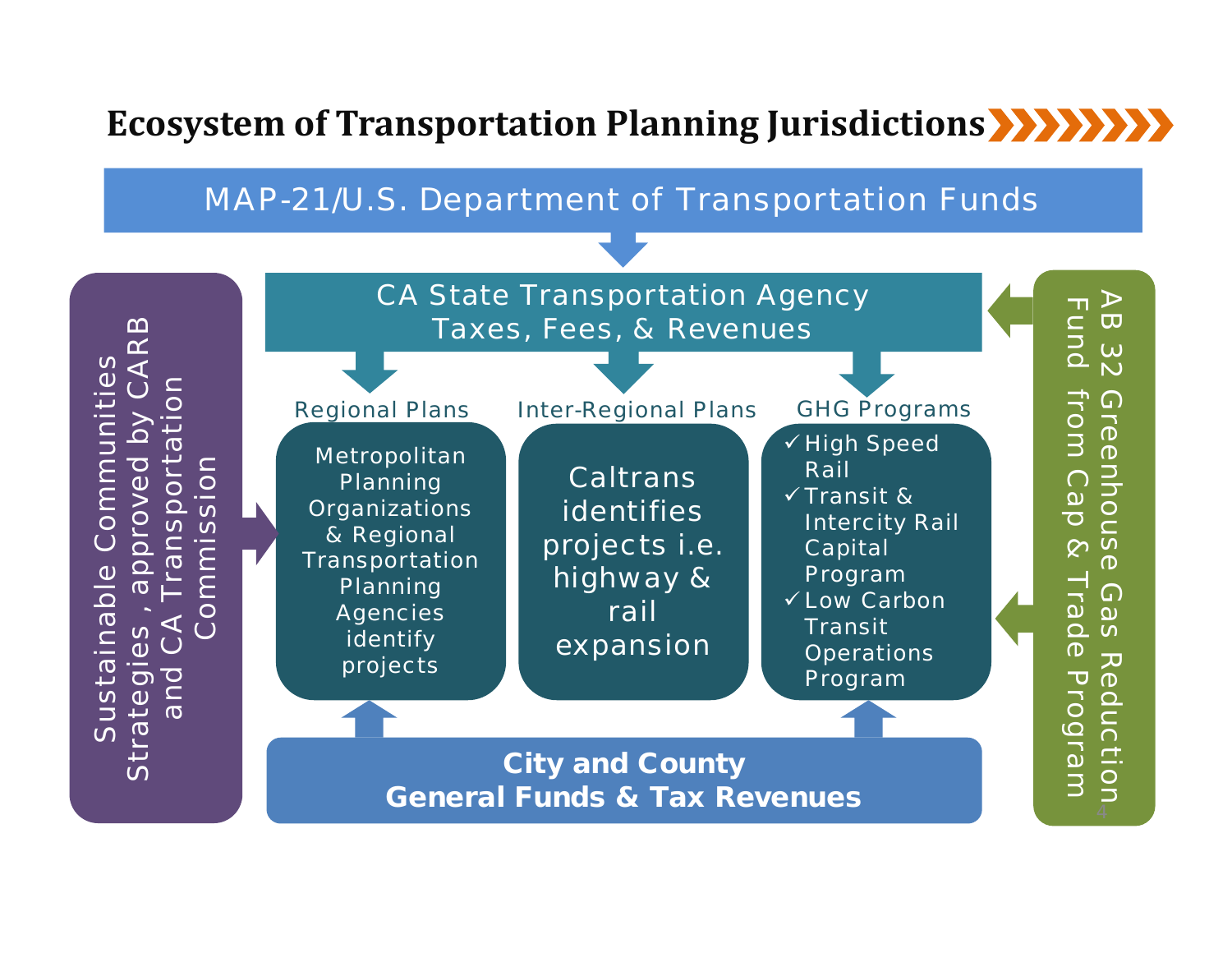## **Many Sides of California**

- Transportation electrification requires **local & regional** planning partners
- $\checkmark$  Travel demand is driven by the **regional economy**, which drives the demand for heavy-duty, light-duty, rail, and off-road vehicles
- Municipal government **land-use decisions** shape regional travel behavior, so a one-size-fits all solution would not likely meet needs

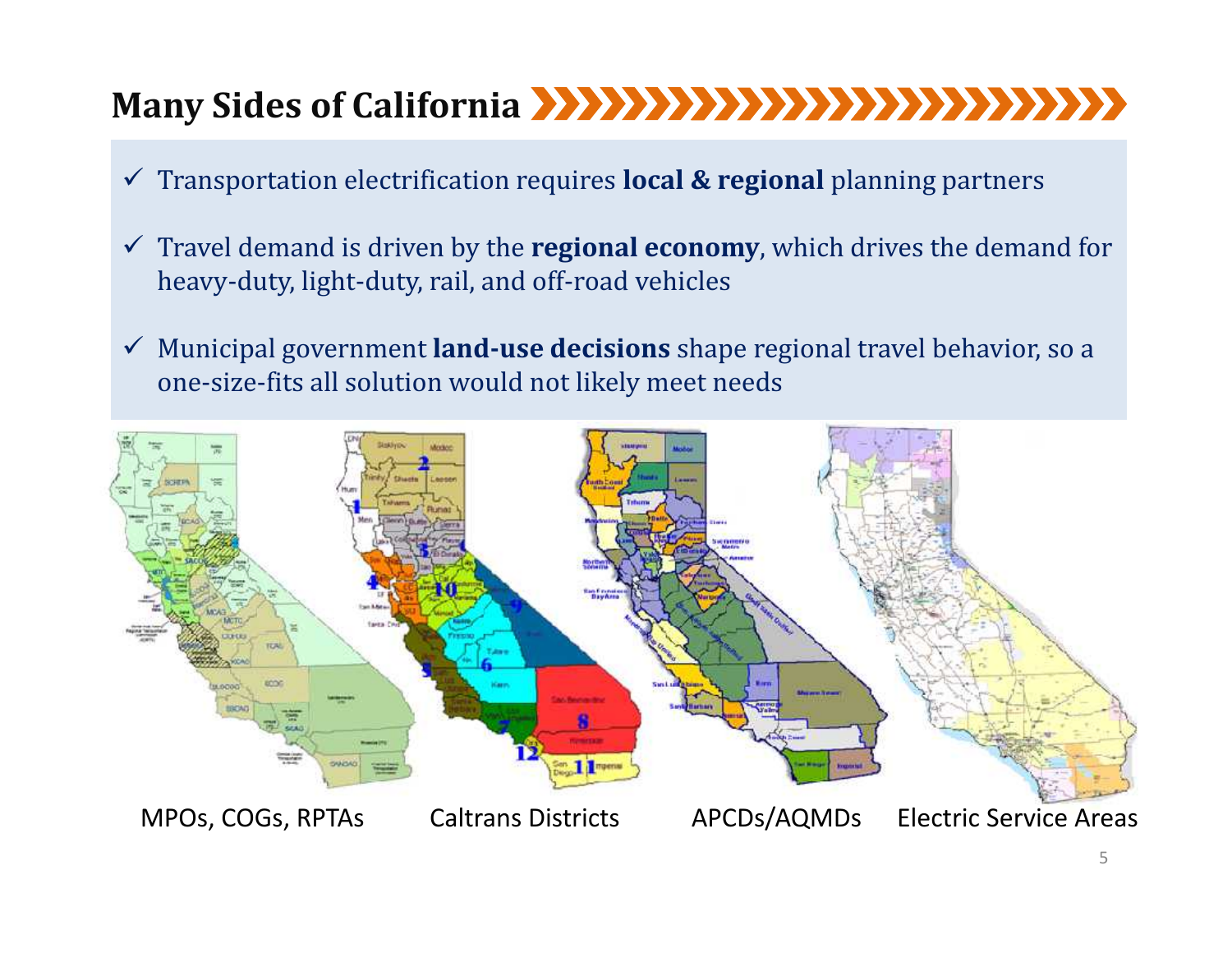## **More Takeaways**

- $\checkmark$  Utilities could take a more active role in supporting local governments' applications for federal funds (regarding electrification projects)
- $\checkmark$  Local and regional governments' unique funding plans reflect their own preferred greenhouse gas and mobile-source pollutants reduction strategy
- $\checkmark$  City governments are critical partners because they shape local and regional transportation needs, and they have zoning, building code, project permitting, and inspection authorities.
- $\checkmark$  Transportation demand for inter-regional, intra-regional, and intra-city travel reflect specific economic needs, requiring flexibility in electrification strategies, involving diverse partners.

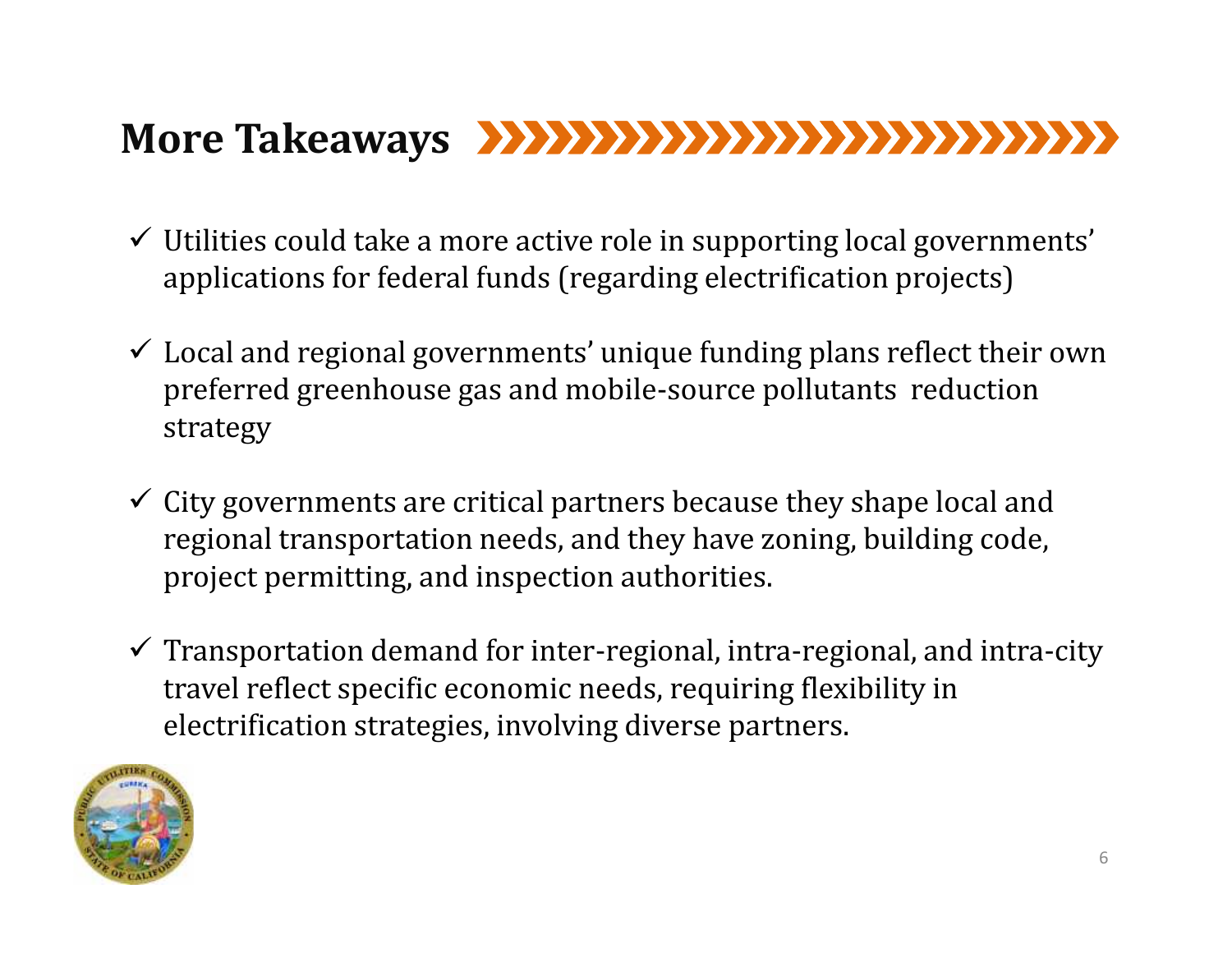### **Snapshot – San Joaquin Valley**



- $\checkmark$  Air district encompasses 2 Caltrans districts, 8 counties, and 8 Metropolitan Planning **Organizations**
- $\checkmark$  Counties of San Joaquin, Madera, Fresno, Tulare have county-specific transportation/transit programming using county sales tax revenue
- $\checkmark$  PG&E, SCE, and publicly owned utilities
- $\checkmark$  Electric transmission constraints in Fresno Local Capacity Area
- $\checkmark$  Major highway corridors include Interstate-5 and Highways 99
- $\checkmark$  Significant portion qualifies as Disadvantaged Communities per CalEnviroScreen
- $\checkmark$  Economic dependency on agriculture results in severe air quality impact from off-road equipment and freight movement, among others.